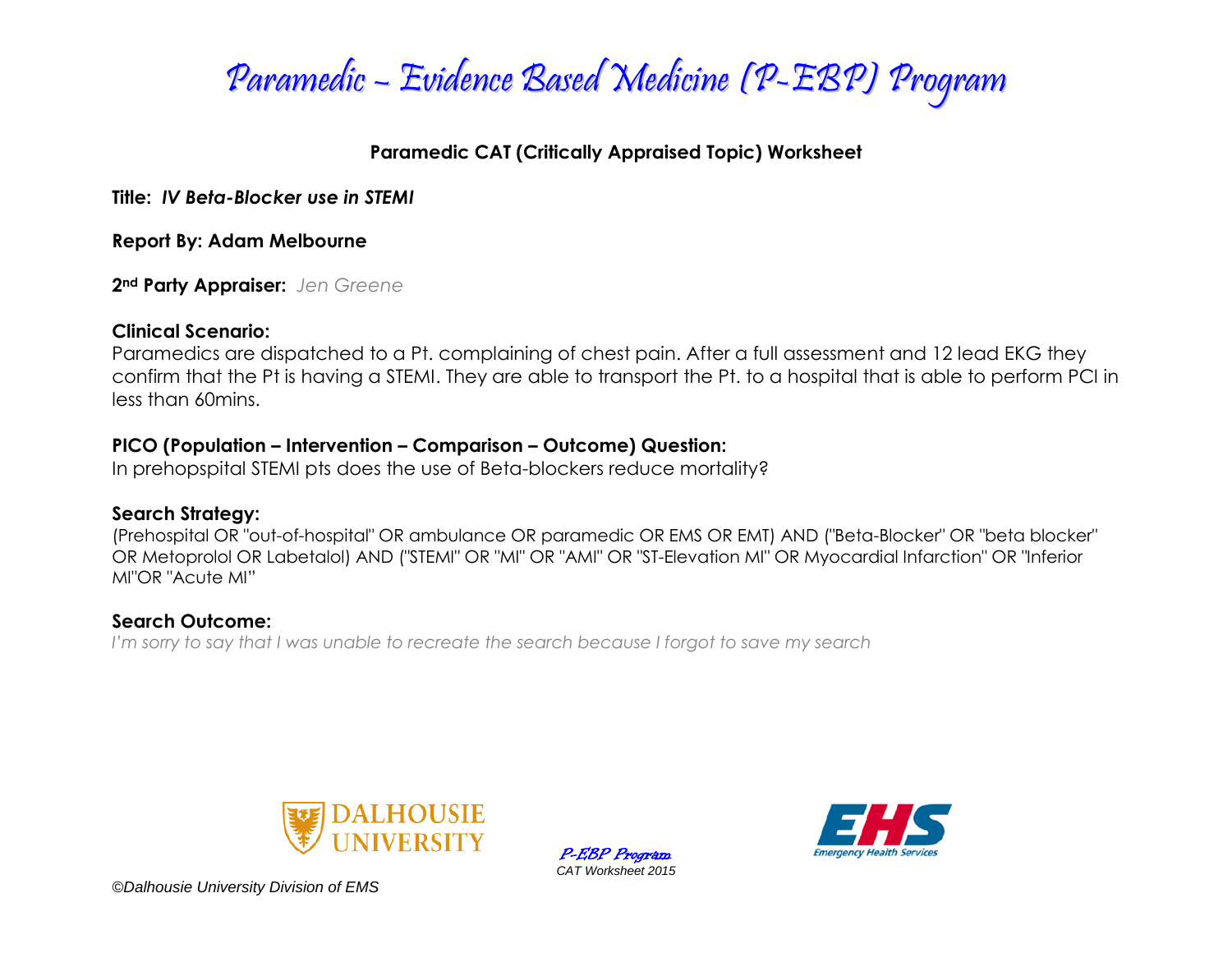| <b>Relevant Papers:</b> |                                                                    |                                                                                                                                                      |                                                                                 |                                                                                                                                                                                                                                                                                                                                                                                                                                                                                     |                                                                                                                 |  |  |  |
|-------------------------|--------------------------------------------------------------------|------------------------------------------------------------------------------------------------------------------------------------------------------|---------------------------------------------------------------------------------|-------------------------------------------------------------------------------------------------------------------------------------------------------------------------------------------------------------------------------------------------------------------------------------------------------------------------------------------------------------------------------------------------------------------------------------------------------------------------------------|-----------------------------------------------------------------------------------------------------------------|--|--|--|
| AUTHOR, DATE            | POPULATION:<br>SAMPLE<br><b>CHARACTERISTICS</b>                    | <b>DESIGN (LOE)</b>                                                                                                                                  | <b>OUTCOMES</b>                                                                 | <b>RESULTS</b>                                                                                                                                                                                                                                                                                                                                                                                                                                                                      | STRENGTHS/<br>WEAKNESSES                                                                                        |  |  |  |
| Sterling, L. 2016       | 1149 adults having STEMI<br>receiving PCI                          | Meta-analysis,<br>retrospective of 4<br>different RCT's<br>LOE 1                                                                                     | The role of IV Beta-<br>blockers in<br>conjunction with PCI<br>for STEMI        | Improved LVEF with IV<br>Metoprolol 0-2wks(95% CI:<br>$-0.7\%$ , 4.5%), 4-6wks(95%)<br>CI: -3.1%, 5.9%) post-<br>infarct, at 24wks(95% CI:<br>$.0.6\%$ , $4.6\%$<br>Ventricular<br>arrhythmia (95% CI: 0.33,<br>1.29), any arrhythmia (95%<br>CI: 0.36, 1.27),<br>cardiogenic shock(95%<br>Cl: 0.31, 1.95                                                                                                                                                                           | Big sample size, good<br>use of 4 RCT, but<br>needs to be carried<br>on longer to see the<br>long term effects. |  |  |  |
| Pizarro, G. 2014        | 202 adult Pt's (101 per<br>group) having an STEMI<br>receiving PCI | The METOCARD-<br>CNIC (Effect of<br>Metoprolol in<br>Cardioprotection<br>During an Acute<br>Myocardial<br>Infarction) trial, RCT<br>LOE <sub>1</sub> | The long-term benefit<br>of IV Metoprolol of<br>early pre-reperfusion in<br>AMI | MRI showing At 6mts<br>Higher LVEF 48.7% with IV<br>Metoprolol vs. 45% Control<br>(CI-95%, p=0.025)<br>Depressed LVEF (≤35%)<br>lower in pt's treated with<br>metoprolol vs. control<br>$(11\% \text{ vs. } 27\%, \text{ p=0.006})$<br>ICD lower with IV<br>Metoprolol than control<br>(7% vs. 20%, p=0.012)<br>2yr follow-up of death,<br>heart failure, reinfarction,<br>malignant arrhythmias<br>lower in IV metoprolol vs.<br>control (10.8 vs. 18.3%,<br>95%Cl, p=0.065) heart | Small sample size,<br>good RCT, with results<br>for 2yrs.                                                       |  |  |  |

P-EBP Program *CAT Worksheet 2015*



**Emergency Health Services**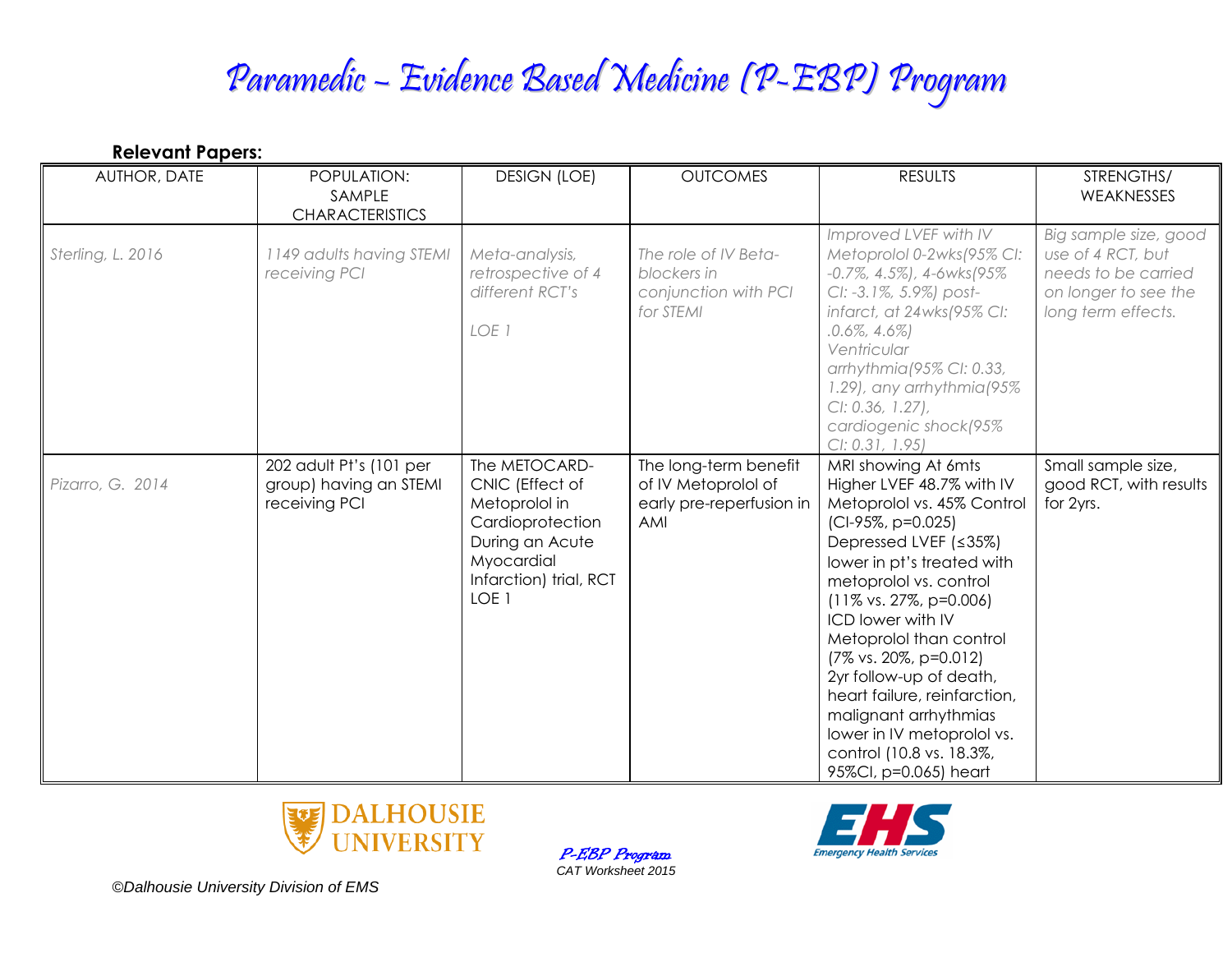|                 |                                                                                                                    |                                                                                                                                                                                                                                                             |                                                                                                                                                                                                      | failure admission lower<br>with iv metoprolol vs.<br>control(95% CI, p=0.046)                                                                                                                                                                                                                                                                                                                                                                                                                                                                            |                                                                                                                         |
|-----------------|--------------------------------------------------------------------------------------------------------------------|-------------------------------------------------------------------------------------------------------------------------------------------------------------------------------------------------------------------------------------------------------------|------------------------------------------------------------------------------------------------------------------------------------------------------------------------------------------------------|----------------------------------------------------------------------------------------------------------------------------------------------------------------------------------------------------------------------------------------------------------------------------------------------------------------------------------------------------------------------------------------------------------------------------------------------------------------------------------------------------------------------------------------------------------|-------------------------------------------------------------------------------------------------------------------------|
| Ibanez, B. 2013 | RCT of 270 Pt's having<br>an STEMI with 220<br>Pt.(106Pt. IV metoprolol,<br>114 Pt. control) being<br>followed up. | <b>Effect of Early</b><br>Metoprolol on<br>Infarct Size in<br>ST-Segment-<br>Elevation<br>Myocardial<br><b>Infarction Patients</b><br><b>Undergoing Primary</b><br>Percutaneous<br>Coronary<br>Intervention<br>(METOCARD-CNIC)<br>Trial<br>LOE <sub>1</sub> | <b>Effect of Early</b><br>Metoprolol on Infarct<br>Size in<br>ST-Segment-Elevation<br>Myocardial Infarction<br><b>Patients</b><br><b>Undergoing Primary</b><br>Percutaneous<br>Coronary Intervention | Using MRI<br>Infarct size smaller with IV<br>Metoprolol vs. control<br>$(25.6 \pm 15.3)$ vs. 32 $\pm 22.2$ g,<br>95% CI: -11.39 to -1.78,<br>$p=0.012$<br>Pre-PCI thrombolysis in MI<br>grade 0-1 flow adjusted<br>treatment difference in<br>infarct size -8.13(95% CI: -<br>13.10 to -3.16, p=0.0024)<br>LVEF higher in IV<br>Metoprolol (95% CI: 0.09-<br>$5.21$ , $p=0.045$<br>Death, malignant<br>ventricular arrhythmia,<br>cardiogenic shock, AV<br>block and reinfarction at<br>24hrs, IV metoprolol vs.<br>control (7.1% vs. 12.3%,<br>$p=0.21$ | Small sample size,<br>only studied for the<br>24hrs after<br>administration and<br>PCI, but showed<br>positive results. |

#### **Comments:**

All 3 studies followed very similar methods and inclusion criteria like: Killip class II or less, STEMI within 6-12hrs of symptoms, undergoing PCI. They all used and MRI to monitor pt. results (LVEF and infarct size). They didn't specify the dose of metoprolol administered.

#### **Consider:**



P-EBP Program *CAT Worksheet 2015*

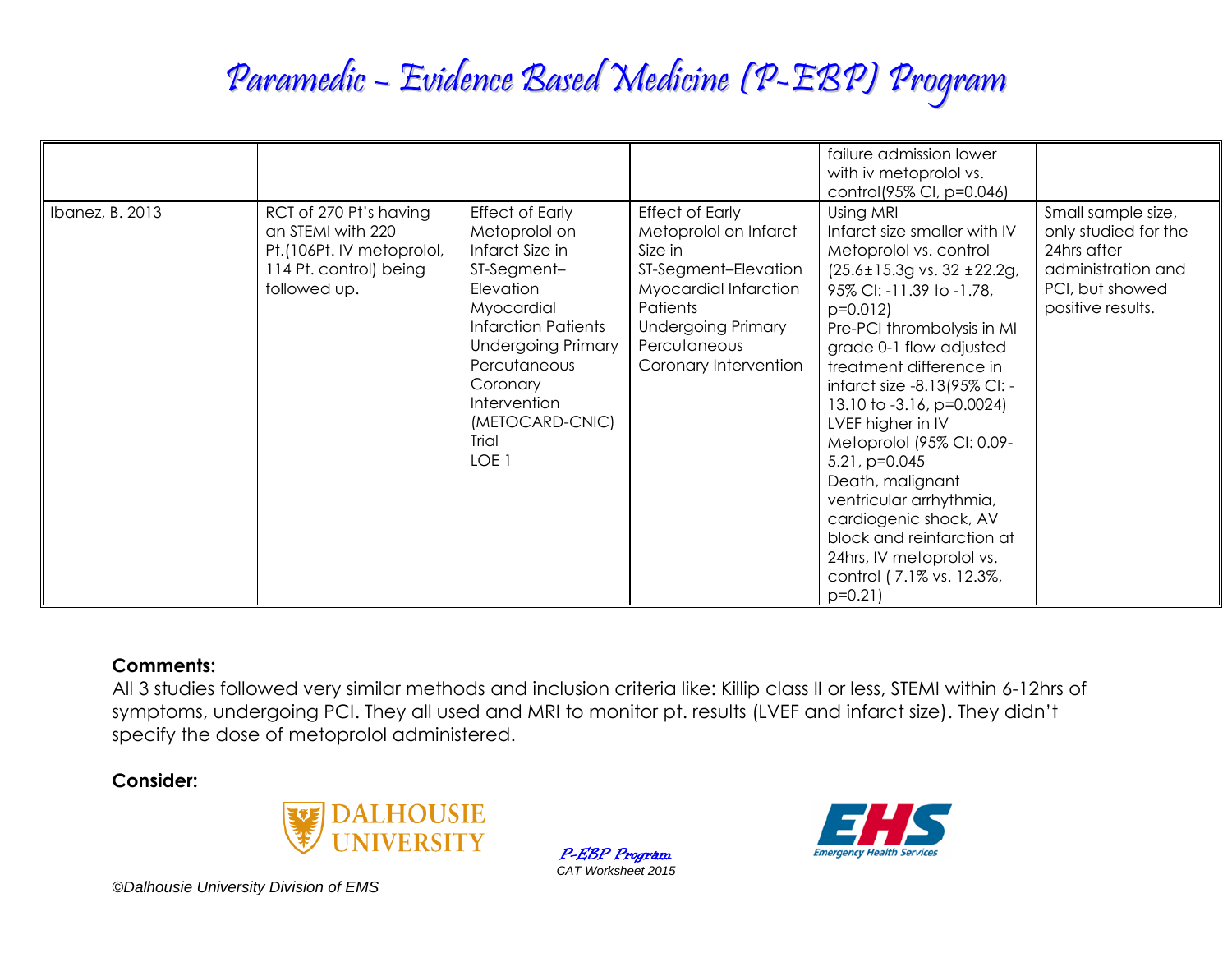*Unsure of the long-term effects, further study would need to be done before practice can change.*

### **Clinical Bottom Line:**

Although all the studies showed positive results with the use on IV metoprolol with PCI, further study and followup of the pt's would be needed. The longest study was 2 years.

#### **References:**

Gonzalo Pizarro, MD,\*y Leticia Fernández-Friera, MD, PHD,\*z Valentin Fuster, MD, PHD,\*x Rodrigo Fernández-Jiménez, MD,\*k José M. García-Ruiz, MD,\*{ Ana García-Álvarez, MD, PHD,\*# Alonso Mateos, MD,\*\* María V. Barreiro, MD,yy Noemí Escalera, BPT,\* Maite D. Rodriguez, RN,\* Antonio de Miguel, MD,zz Inés García-Lunar, MD,\*yxx Juan J. Parra-Fuertes, MD,kk Javier Sánchez-González, PHD,\*{{ Luis Pardillos, MD,\*\* Beatriz Nieto, MD,zz Adriana Jiménez, MD,## Raquel Abejón, RN,\*\* Teresa Bastante, MD,\*\*\* Vicente Martínez de Vega, MD,y José A. Cabrera, MD, PHD,y Beatriz López-Melgar, MD,\*kk Gabriela Guzman, MD, PHD,\*yyy Jaime García-Prieto, BSC,\* Jesús G. Mirelis, MD, PHD,\*xx José Luis Zamorano, MD, PHD,k Agustín Albarrán, MD, PHD,kk Javier Goicolea, MD, PHD,xx Javier Escaned, MD, PHD,\*k Stuart Pocock, PHD,\*zzz Andrés Iñiguez, MD, PHD,zz Antonio Fernández-Ortiz, MD, PHD,\*k Vicente Sánchez-Brunete, MD,\*\* Carlos Macaya, MD, PHD,k Borja Ibanez, MD, PHD\*k Madrid, Oviedo, Barcelona, Galicia, Pontevedra, and León, Spain; New York, New York; and London, United Kingdom *2014*

Lee H. Sterling a,b, Kristian B. Filion a,b,c,1, Renee Atallah a, Pauline Reynier a, Mark J. Eisenberg a,b,c,d, □ a Division of Clinical Epidemiology, Lady Davis Institute, Jewish General Hospital/McGill University, Montreal, QC, Canada b Faculty of Medicine, McGill University, Montreal, QC, Canada c Department of Epidemiology, Biostatistics and Occupational Health, McGill University, Montreal, QC, Canada d Division of Cardiology, Jewish General Hospital/McGill University, Montreal, QC, Canada 2016



P-EBP Program *CAT Worksheet 2015*